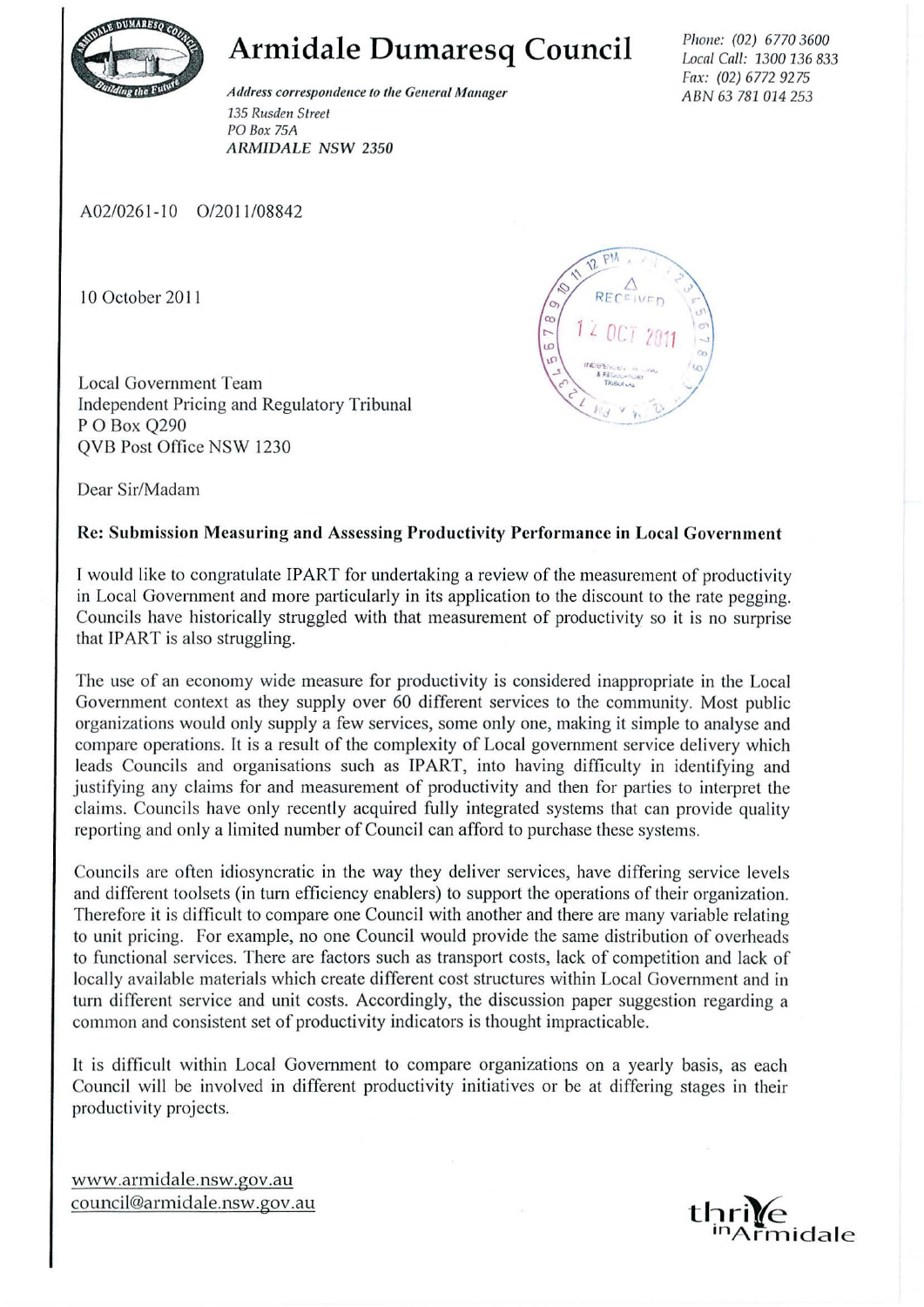It is recognized in the discussion paper that Councils that have undertaken reported productivity initiatives, have often found it difficult to place a value on the projects or have experienced a service improvement/enhancement but not a change to the financial bottom line. For some Councils it has simply meant staff members having to work less unpaid overtime, which is unrecognized when evaluating within the industry and against other industries. Many within the list of reported Council productivities appear to be simply cost cutting and worth still the same but these are not really productivity initiatives.

It is for the above reasons that a one size fits all Local Govemment productivity offset simply does not work and why it is the subject of consistent criticism within the industry.

## Alternative measurement towards a longer term solution

Our Council has addressed this challenge by investing resources in a business system analysis function as part of our organizational structure. This function uses end to end process mapping to firstly establish the unit and service cost of "current" services and then undertakes the reengineering (includes training, technology, risk and management aspects) of these processes, to give productivity gains and at the same time, being able to measure the benefits of the change. It is this process that provides the business case for the change or sometimes the case against change.

Our Council is currently around one third through analysing our business processes and has identified \$1.8m in productivity gains and has harvested a substantial part of this target in last financial year resulting in the ability of Council to reduce staff numbers by 14 without affecting extemal service delivery. There is a \$600k annual target for the next 5 years which is planned to meet the estimated gap between the real costs of running our organization and likely revenues including the inadequate rate pegging revenue amount. These productivity gains have been factored into Council's long term financial planning as addressing the annual cost/revenue gap.

The process mapping provides the opportunity to compare Councils against each other and provide the opportunity for benchmarking and best practice sharing in Local Government and in turn provide a platform for a more consistent approach in comparing Local govemment to other industries and against each other for productivity. The action within the Destination 2036 for Councils to have one core computer system should be realized. This would provide a vehicle for better assessment of Councils as core processes would be consistent and idiosyncratic process be isolated when making comparisons.

Productivity can be improved over time using a system of continuous improvement and another round of organizational process analysis.

## The Challenge for Local Government

It is recommended that the Local Government cost index not be discounted in the cunent circumstances, but the focus by IP ART be placed on Councils through the integrated planning and reporting framework. Any resulting special rate variations for Councils who are able to credibly demonstrate the value of their efforts in productivity gains and service costing inputs/outputs will achieve the cultural change and accountability that is desired in Local Government and result in an ability to measure productivity. If Councils want a rate increase they simply have to put the effort and resources into providing credible evidence of productivity.

www.armidale.nsw.gov.au council@armidale.nsw.gov.au **t:hr¥e**